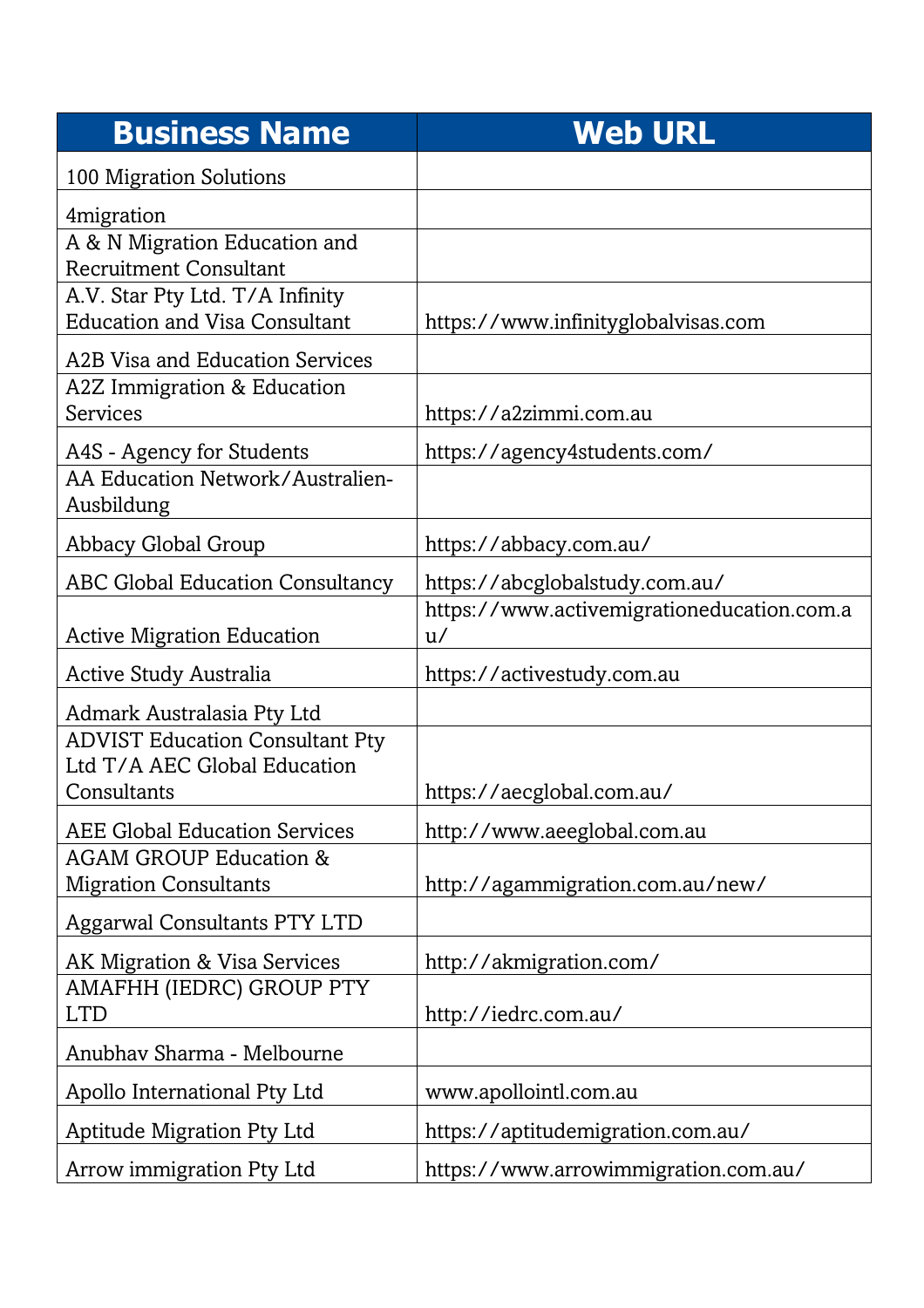| Asia Pacific Group                                                      |                                          |
|-------------------------------------------------------------------------|------------------------------------------|
| Atlantis International                                                  | http://www.atlantisinternational.com.au/ |
| <b>Aum Global Education Services</b>                                    | http://www.aumglobal.com/                |
| Aus Studies Consultants PTY LTD                                         | www.ausstudies.com                       |
| AusIn Associates Pty Ltd                                                |                                          |
| Auspac International Pty Ltd                                            | www.auspacinternational.com              |
| <b>Auss Global Study</b><br>AUSSIE-LINK VISA SERVICES -                 | https://www.aussglobalstudy.com.au/      |
| <b>H&amp;D MIGRATIONS AUSTRALIA</b>                                     |                                          |
| <b>Aussizz Migration &amp; Education</b><br><b>Consultants Brisbane</b> |                                          |
| <b>AUST AM NEWZ STUDY AND</b><br><b>IMMIGRATION CONSULTANTS</b>         |                                          |
| Australia Channel Study                                                 | https://australiachannelagency.com/      |
| Australia Multicultural Employment                                      |                                          |
| Association                                                             | http://ameai.org.au/                     |
| Australia Student Recruitment                                           | https://www.asr.net.au/                  |
| <b>Australia Study Educational Services</b>                             | https://australiastudy.net.au/           |
| Australia Visa & Migration                                              |                                          |
| <b>Consultancy Services (AVMCS)</b>                                     | https://avmcs.com.au/                    |
| Australian Centre Pty Ltd.                                              | https://australian.co.th/                |
| Australian Education Group -<br><b>PAKISTAN</b>                         |                                          |
| <b>AUSTRALIAN EXPERT</b><br>MIGRATION SERVICES PTY. LTD.                | http://aemigrations.com.au/              |
| <b>Australian Immigration Hub</b>                                       | http://immihub.com.au/                   |
| Australian Migration and Education<br>Consultancy                       | http://ameconsultancy.com.au/            |
| <b>Australian Migration House</b>                                       | https://ausmigrationhouse.com.au/        |
| <b>Australian Option Education Pty Ltd</b>                              | www.australianoption.com                 |
|                                                                         | http://apstudents.com.au/cgi-            |
| <b>Australian Portal Students</b>                                       | sys/suspendedpage.cgi                    |
| ausyes migration & education<br>services                                | https://www.ausyes.com.au/               |
|                                                                         |                                          |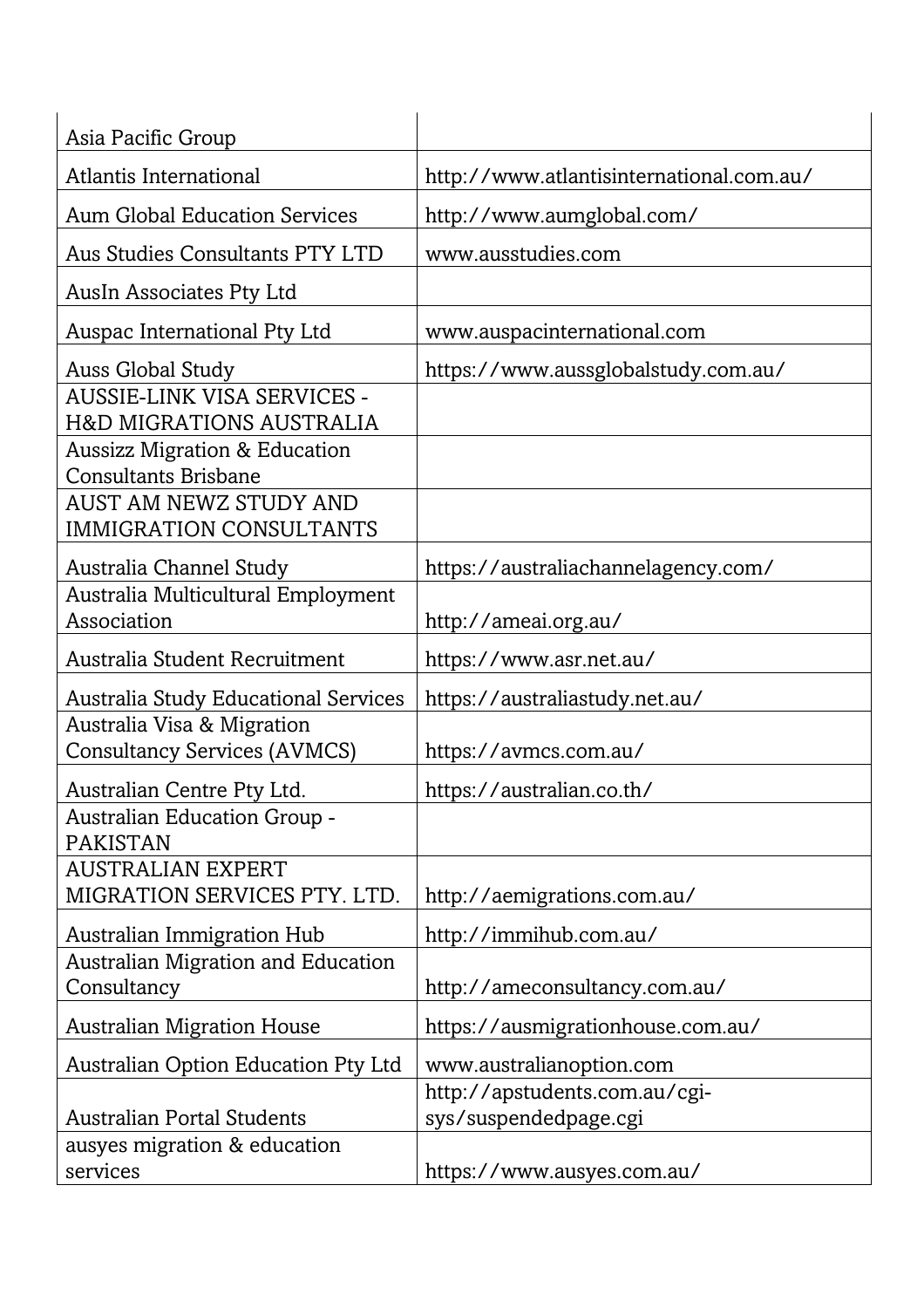| <b>Aventus Migration Services</b><br><b>Avenues Overseas</b> |                                        |
|--------------------------------------------------------------|----------------------------------------|
|                                                              | http://avenuesoverseas.in/             |
| <b>Bansal Immigration Consultants</b>                        | https://www.bansalimmigration.com.au/  |
| Be Ozzy                                                      | http://beozzy.com/                     |
| <b>Beyond Study Center</b>                                   | https://beyondstudycenter.com/         |
| <b>Bizz Education Australia</b>                              |                                        |
| <b>BN Global Consulting Services</b>                         | https://globalcareerabroad.com.au/     |
| Boss Education & Visa                                        |                                        |
| Bravo education                                              | http://bravoedu.com/                   |
| <b>Bravo Migration Pty Ltd</b>                               | https://www.bravomigration.com.au/     |
| Bridge 2 Australia                                           | http://bridge2australia.com.au/        |
| <b>Brightpart Immigration Consultants</b>                    | http://brightpart.global/              |
| BS Mates PtyLtd.                                             | http://matesinternational.com.au/      |
| <b>Bullseye Consultants</b><br><b>CECA-CAREER EDUCATION</b>  | https://bullseyeconsultants.com.au/    |
| CONSULTANCY AUSTRALIA PTY<br>LTD, VIC, Australia             |                                        |
| <b>CEIP Consultancy Pty Ltd</b>                              | https://www.ceipeducation.com.au       |
| <b>Connect Migration Solutions</b>                           | https://connectmigration.com.au/       |
| <b>Connection Student</b>                                    |                                        |
| Danfe International Pty Ltd                                  |                                        |
| Descubre Australia                                           | https://dingoos.com/                   |
| Direction Australia                                          | https://directionaustralia.com/inicio/ |
| Discover Matrix Pty Ltd                                      | www.discovermatrix.com                 |
| Dixit Global Consultant                                      |                                        |
| <b>DJ Student Services</b>                                   | djss.com.au                            |
| DK Science & Learning (Sydney)                               | https://www.dksydney.com.au/           |
| DUMRA CONSULTING PTY LTD                                     | https://www.dumraconsulting.com/       |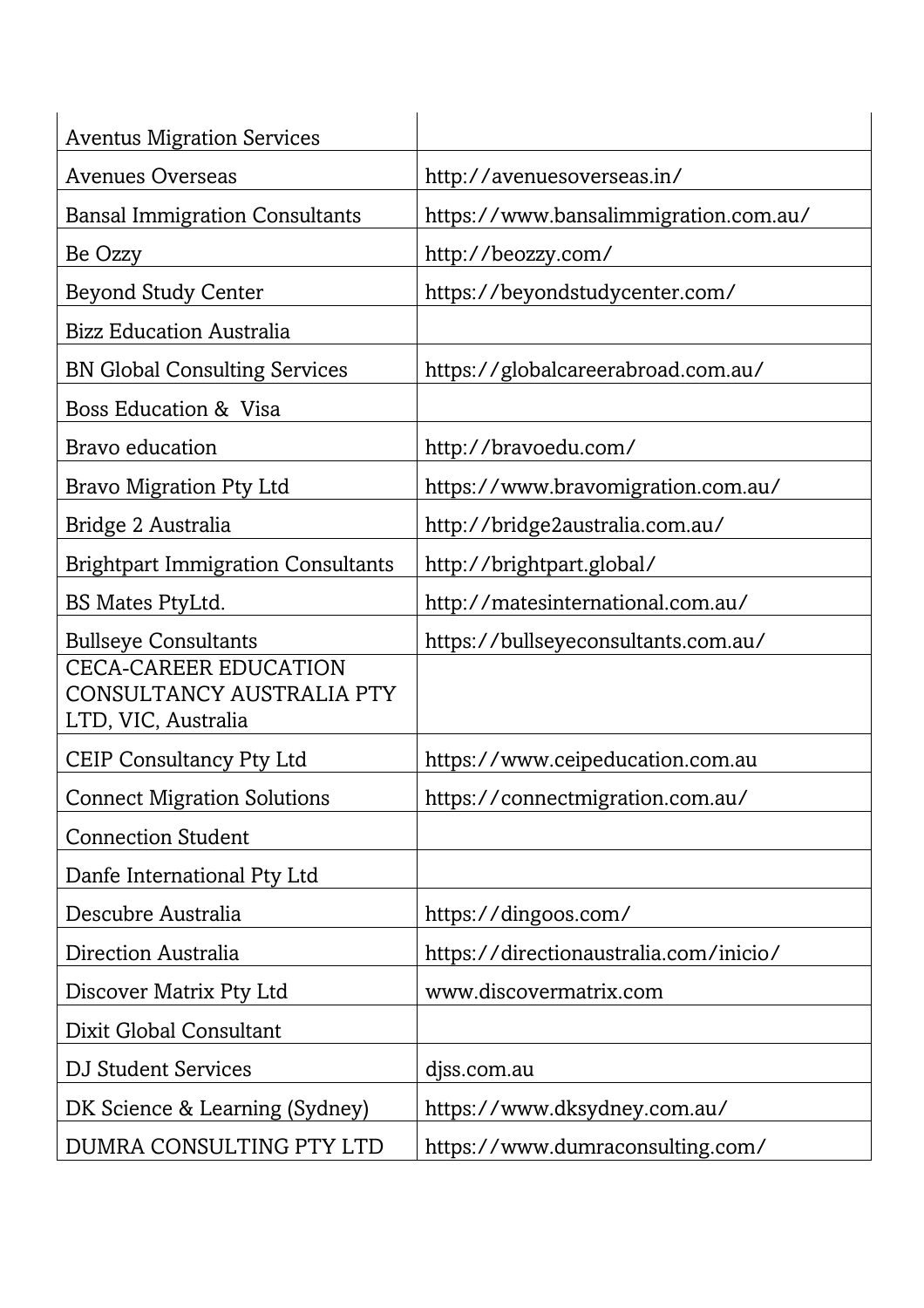| Dynamic Learning Partners Pty Ltd                                                                         | https://apply4study.com.au/              |
|-----------------------------------------------------------------------------------------------------------|------------------------------------------|
| <b>Echoes Global Education</b>                                                                            | https://echoesglobaleducation.com/       |
| <b>Education Embassy Pty Ltd</b>                                                                          | https://www.educationembassy.com.au/     |
| <b>Education Guru Pty Ltd</b>                                                                             | https://www.educationguru.com.au/        |
| <b>Educonnecting Pty Ltd</b>                                                                              | https://educonnecting.com/es             |
| Eduhub (Education Masters Pty Ltd)                                                                        | http://www.eduhubb.com.au/               |
| Edunetwork Australia                                                                                      | http://edunetwork.vn/                    |
| <b>E-Help Consultants</b>                                                                                 | https://ehelpconsultants.com.au/         |
| <b>EKM GLOBAL PTY LTD</b>                                                                                 | https://emkglobal.com.au                 |
| <b>Elegance Education Consultancy Pty</b><br>Ltd                                                          |                                          |
| <b>Eminent Migration and Education</b><br>Services                                                        | http://www.eminentmigration.com.au/      |
| <b>EMPIRE INTERNATIONAL</b><br><b>INVESTMENT GROUP</b>                                                    | http://empireint.com.au/                 |
| <b>Endeavour Education Consultants</b>                                                                    |                                          |
| Pty Ltd                                                                                                   | http://endeavourconsultants.com.au/      |
| <b>Expert Education &amp; Visa Services</b>                                                               | www.experteducation.com.au               |
| <b>Fast Track Consultancy</b>                                                                             | https://www.fasttrackconsultancy.com.au/ |
| <b>FINE STEP STUDY</b><br>CONSULTANTS PVT LTD                                                             | https://finestep.co.in/                  |
| <b>First Choice Visa and Education</b><br>Service                                                         | https://myfirstchoice.com.au/            |
| <b>First One Education</b>                                                                                | www.firstedumigration.com                |
| Flying Kangaroo Pty Ltd                                                                                   |                                          |
| <b>Friends Education &amp; Migration</b><br>Consultants<br><b>FUTURE MIGRATION AUSTRALIA</b><br>PTY. LTD. | http://www.friendsmigration.com.au/      |
| <b>Fututre Care Consultants</b>                                                                           |                                          |
| <b>Gamba Migration</b>                                                                                    | http://gamba.com.au                      |
| <b>GEMS</b>                                                                                               | https://gemsaustralia.com.au/            |
|                                                                                                           | https://globedu.net/                     |
| GLOB Edification Pvt. Ltd.                                                                                |                                          |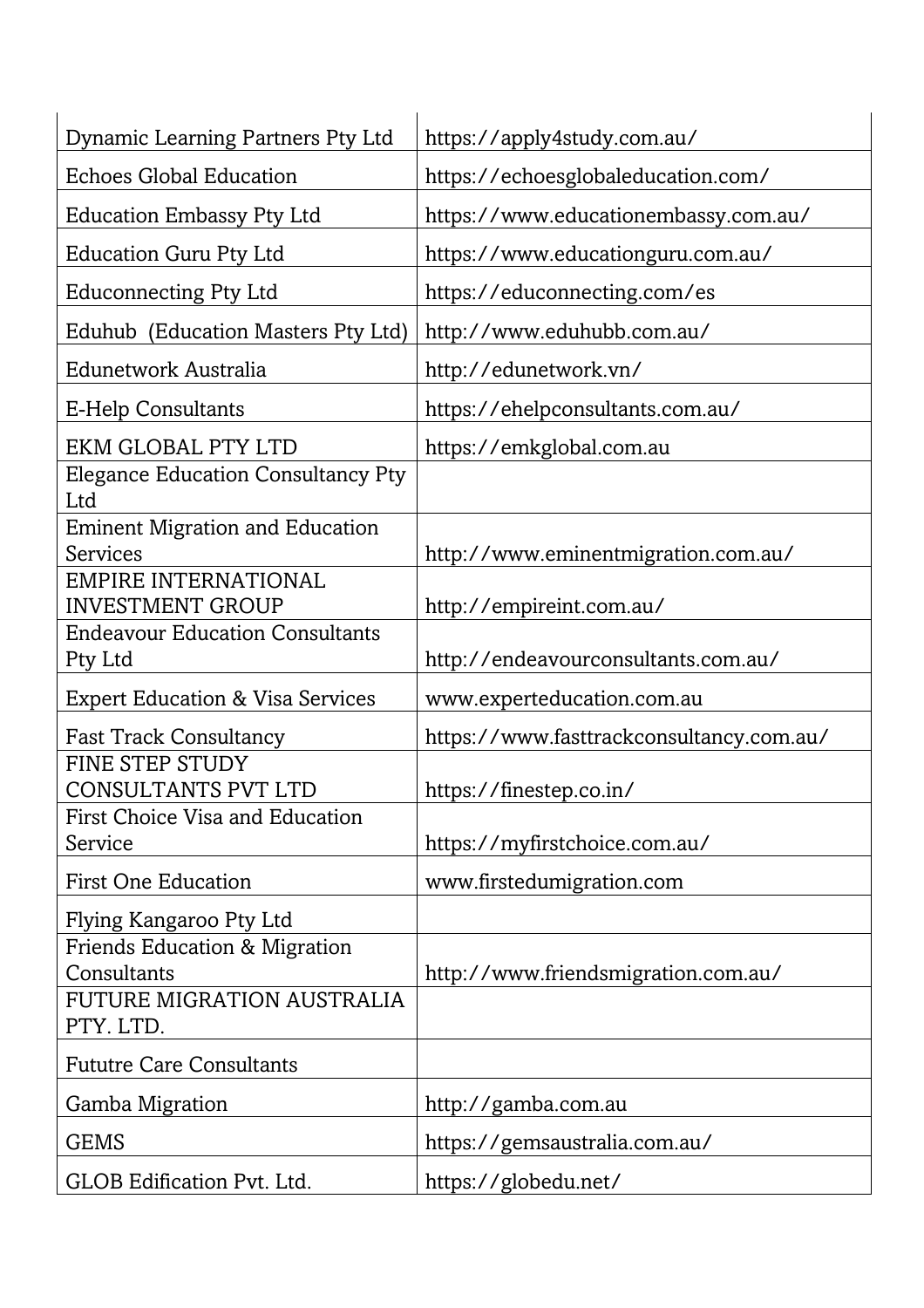| <b>GLOBAL BUSINESS SOLUTIONS</b><br><b>AUSTRALIA</b>                       |                                       |
|----------------------------------------------------------------------------|---------------------------------------|
| <b>Global Education and Marketing</b><br>Solutions                         |                                       |
| Global Immigration and Education<br>Consultants                            |                                       |
| <b>Global Study Partners Pty Limited</b>                                   | https://www.globalstudypartners.com/  |
| <b>Globe Education Marketing</b><br>Consultants - Sydney(HO)               | https://gemcoaustralia.com/           |
| Go Study Australia Pty Ltd - Madrid                                        | www.gostudy.cl                        |
| Good Day Oz Education Pty Ltd                                              | www.gooddayoz.com                     |
| Good Earth Immigration Pty Ltd                                             | https://www.goodearthimmigration.com/ |
| <b>Harbour Migration</b>                                                   | http://harbourmigration.com/          |
| Hawks Immigration                                                          | https://hawksimmigration.com.au/      |
| Hello Australia                                                            | https://hellostudy.com.br/ha/         |
| <b>HIMALAYAN BUSINESS GROUP</b>                                            | https://himalayanbusiness.com/        |
| <b>HMMK Education and Visa Services</b>                                    |                                       |
| Hope Career Consultants Pty Ltd                                            | https://www.hccglobal.com.au/         |
| <b>Hope Immigration Services</b>                                           | http://hopemigration.com.au/          |
| <b>IAE Edu Net</b>                                                         | www.eduhouse.net                      |
| <b>IME Advisors Pty Ltd</b>                                                |                                       |
| <b>IMEC Group Pty Ltd trading as</b><br><b>AusIn Education Consultants</b> |                                       |
| IMMI Centre Pty Ltd.                                                       | http://www.immicentre.com.au/         |
| Immiexpertz Pty Ltd                                                        | https://immiexpertz.com/              |
| Indo Australian Education Centre<br>(IAEC)                                 | www.iaec.com.au                       |
| Infinite Education and Migration<br><b>Services</b>                        |                                       |
| <b>Information Planet</b>                                                  | www.informationplanet.com.au          |
| Inspire Education & Migration                                              |                                       |
| Services Pty Ltd                                                           | http://inspireedu.com.au/             |
| Interlace Studies Pty Ltd                                                  |                                       |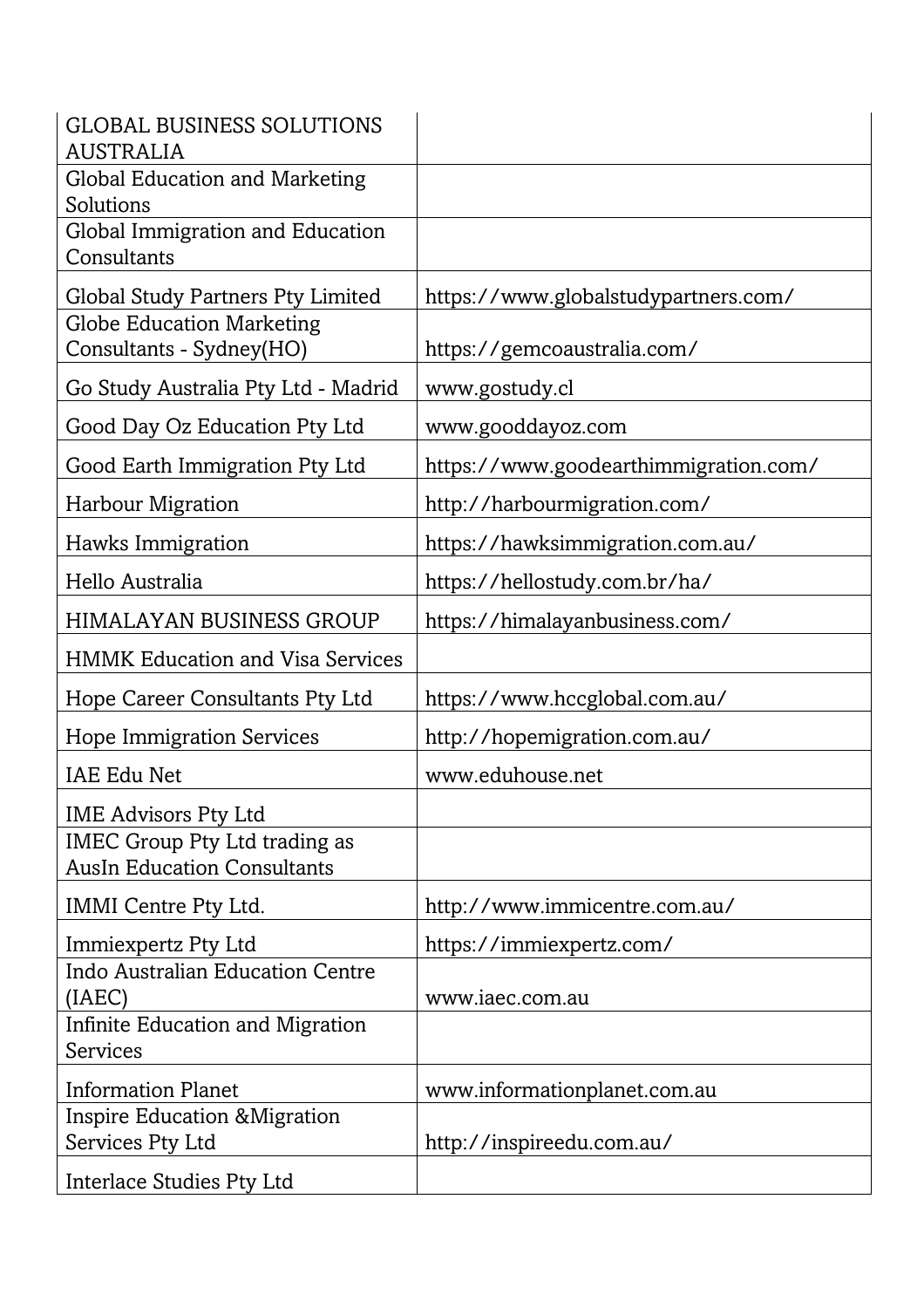| International Student Educational -<br><b>Migration Services (ISEMS)</b>          | http://isems.com.au/                 |
|-----------------------------------------------------------------------------------|--------------------------------------|
| International Study Pty Ltd                                                       | http://connectionflow.com.au/        |
| <b>ISAN ABROAD PTY LTD</b>                                                        |                                      |
| Ivy Group Australia Pty Ltd                                                       | https://www.ivyaustralia.com.au/     |
| iWise Education Pty, Ltd                                                          |                                      |
| <b>JSD Migration Services</b><br>KBA Global T/A Kandel Brother &<br>Associates    | www.kbaglobal.com                    |
| <b>Kirti Migration Services</b>                                                   | https://www.kirti.com.au             |
| <b>KR</b> Education                                                               |                                      |
| KTM Consulting Group Pvt Ltd                                                      | https://ktmconsultinggroup.com/      |
| Lead Finance Pty Ltd                                                              |                                      |
| Leading Edge Migration                                                            | https://leadingedgemigration.com.au/ |
| Level Up Studies                                                                  | https://www.levelupstudies.com/      |
| Life Goals Consultants                                                            |                                      |
| LinAs (LinAs Australia Pty Ltd)                                                   | https://www.linas.com.au             |
| <b>Linking Connections Educations</b><br>Consultants                              | https://www.linkingconnections.com/  |
| MAHAL GLOBAL CONSULTANCY<br>PTY. LTD.                                             | https://www.mahalglobal.com.au/      |
| <b>MALHOTRA MIGRATION</b><br><b>SOLUTIONS</b>                                     |                                      |
| Max Business Group                                                                | http://maxbg.com.au/                 |
| Maximus Group Pty Ltd                                                             | https://maximuseducation.com.au/     |
| Mazzi Piergiorgio                                                                 |                                      |
| <b>MI</b> Education                                                               | https://mieducation.com.au           |
| <b>Mighty Visa Consultants Center</b><br>Migration Advisory Services & Mas<br>Law | https://mightyvisa.com/              |
| <b>MIGRATION AVENUE</b>                                                           | http://migrationavenue.com.au/       |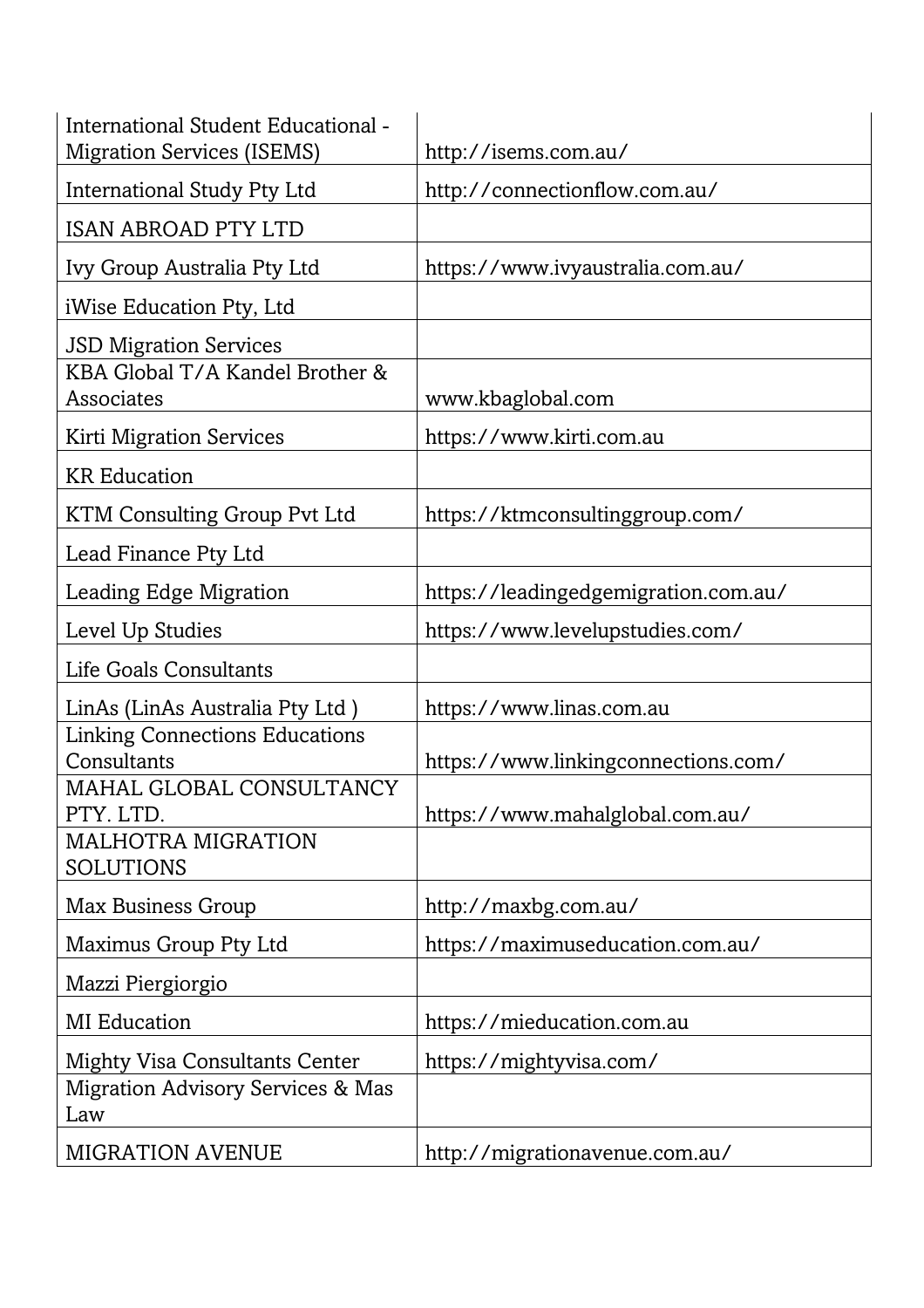| <b>Migration Evolution</b>                                                                                        | http://migrationevolution.com.au/                                                                                      |
|-------------------------------------------------------------------------------------------------------------------|------------------------------------------------------------------------------------------------------------------------|
| <b>Migration Hive</b>                                                                                             | http://www.migrationhive.com.au/                                                                                       |
| <b>MIGRATION INTELLIGENCE</b>                                                                                     |                                                                                                                        |
| <b>Migration Star</b>                                                                                             |                                                                                                                        |
| <b>Migration Worldwide</b>                                                                                        | https://migrationworldwide.com.au/                                                                                     |
| <b>Millennium Consultants</b>                                                                                     |                                                                                                                        |
| My OzStudy Pty Ltd                                                                                                | https://www.myozstudy.com.au/                                                                                          |
| My Visa File                                                                                                      |                                                                                                                        |
| Namk International Pty Ltd                                                                                        | https://www.kappago.com                                                                                                |
| <b>Needs Migration</b>                                                                                            | http://needsmigration.com.au/                                                                                          |
| <b>Nepcoms Services</b><br><b>New Edge Consultancy Services</b>                                                   | www.nepcoms.com<br>https://wholesale.banking.societegenerale.co<br>m/en/solutions-services/markets/prime-<br>services/ |
| New Page International Pty Ltd                                                                                    | https://newpageau.com/                                                                                                 |
| Newstars Education & Immigration<br>Pty Ltd                                                                       | https://www.newstarsec.com/                                                                                            |
| <b>Nexco Consultants</b>                                                                                          | www.nexco.com.au                                                                                                       |
| Nextperience Pty Ltd                                                                                              | http://www.nextperience.com.au/                                                                                        |
| Nish Migration Pty Ltd<br>Nobel Human Education and<br>Training<br>Nova Education & Consulting<br><b>Services</b> | http://novaeducation.com.au/                                                                                           |
| <b>OASIS EDUCATION</b>                                                                                            | www.oasiseducation.com.au                                                                                              |
| <b>OASIS MIGRATION GROUP</b>                                                                                      |                                                                                                                        |
| <b>Oceanian Migration Services</b>                                                                                |                                                                                                                        |
| <b>Onecall solutions</b>                                                                                          |                                                                                                                        |
| Open Conexus Pty Ltd                                                                                              | https://www.openconexus.com/                                                                                           |
| <b>Opicka Consultants</b>                                                                                         |                                                                                                                        |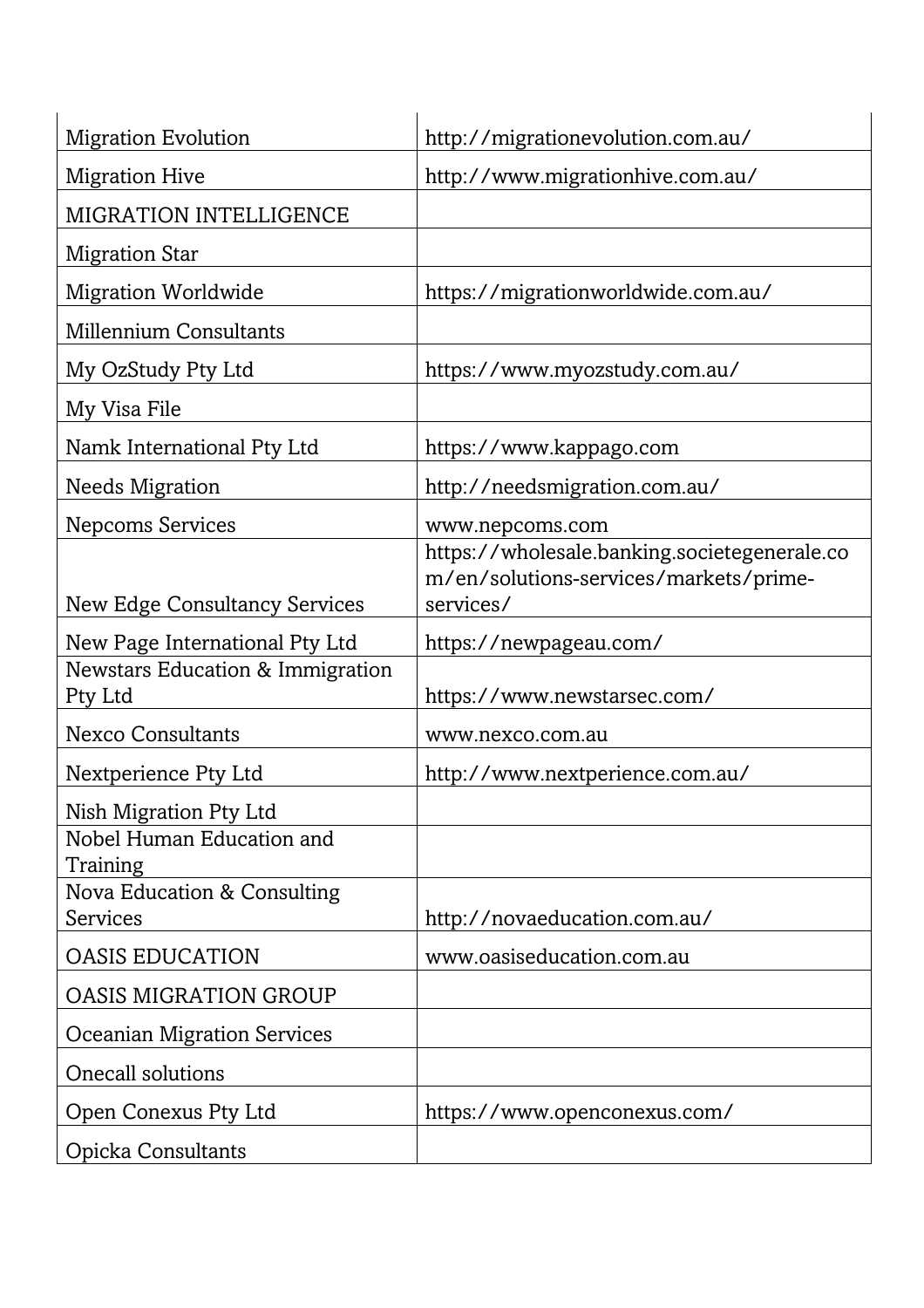| Opportunity International Pty Ltd<br>T/A Opportunities International |                                       |
|----------------------------------------------------------------------|---------------------------------------|
| Oracle immigration consultants pty<br>ltd                            |                                       |
| <b>Overseas Settlements</b>                                          |                                       |
| Overseas Student Help Services                                       |                                       |
| OZ Pacific Group Pty Ltd.                                            |                                       |
| P R EDUCATION SOLUTION PTY<br><b>LTD</b>                             | https://www.predusolution.com.au/     |
| Pardes Express                                                       |                                       |
| Pathway Education & Visa Services                                    | https://pathwayeducation.com.au/      |
| Pathway to Aus                                                       | https://pathwaytoaus.com/             |
| People migration                                                     |                                       |
| PIML Education and Immigration<br>Consultants                        | www.pimlpk.com                        |
| Possible International Education<br>Consultancy                      | http://piec.com.np/                   |
| <b>Prime Foreign Education Consultant</b><br>(PFEC)                  | www.pfecglobal.com.au                 |
| <b>Promise Services</b>                                              | https://promiseservices.com.au/       |
| PSM GLOBAL CONSULTANT                                                | https://psmglobal.com.au/             |
| Puravida Study                                                       | https://puravidastudy.com.au/         |
| <b>Quantum Migration</b>                                             |                                       |
| RED EARTH MIGRATION PTY<br><b>LTD</b>                                | https://businessmantra.com.au/        |
| <b>Rightway Migration &amp; Education</b>                            | https://www.rightwaymigration.com.au/ |
| <b>Rise Education Services</b>                                       |                                       |
| <b>RKPS Global Immigration Pty Ltd</b>                               | https://rkpsimmigration.com/          |
| <b>ROOTS EDUCATION</b>                                               |                                       |
| CONSULTANT PTY-LTD<br>ROYAL EDUCATION GROUP PTY                      | https://rootsedu.com.au/              |
| <b>LTD</b>                                                           |                                       |
| Royal International Migration<br><b>Consultants Pty Ltd</b>          | http://royaleducations.com.au/        |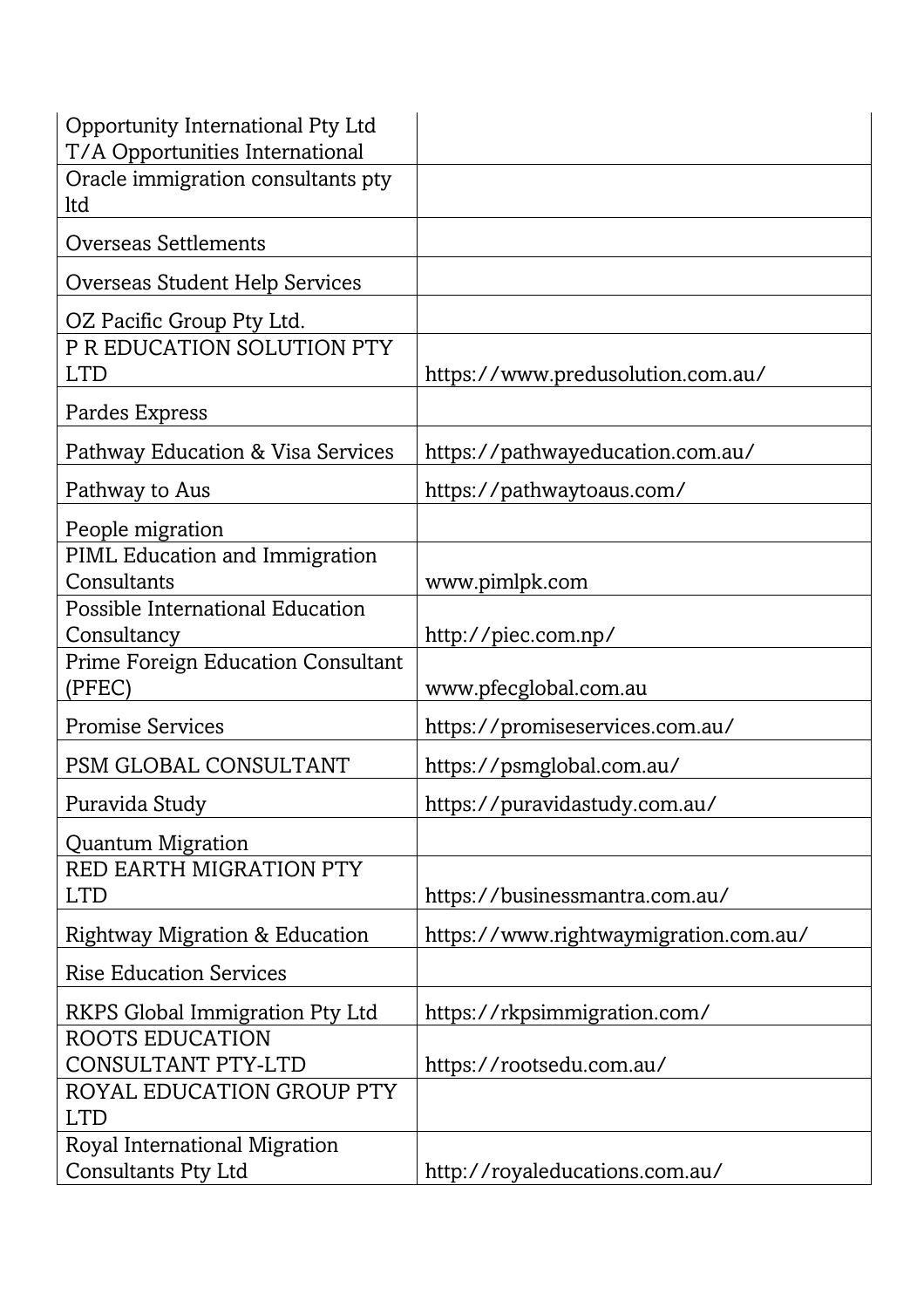| <b>RTC Migration Services</b>             | http://rtcmigration.com.au/          |
|-------------------------------------------|--------------------------------------|
| Sanguine Migration and Education          |                                      |
| Consulting Pty Ltd                        | http://www.sanguinemigration.com/    |
| Scholar Hub Pty Ltd                       | www.scholarhub.com.au                |
| <b>Settlers Migration</b>                 |                                      |
| <b>Sharpmind Educational Services</b>     | https://sharpmindedu.com/            |
| SHIV TARA PTY. LTD Trading as             |                                      |
| V4U Australia<br>Shri Krishna Education & |                                      |
| <b>Immigration Consultants</b>            | http://shrikrishnaconsultants.com/   |
| Sirus Education Australia                 | sirusmigration.com.au                |
| <b>Sky High Consultancy</b>               | http://sky-high.net.au/              |
| <b>Skyview Education Consultancy</b>      | https://skyviewmigration.com.au/     |
| Smart Study Australia                     | www.smartstudyaustralia.com.au       |
| <b>Smart Vision</b>                       |                                      |
| <b>SOL Edu</b>                            | http://soledu.net/                   |
| Solutions West Pty Ltd/ Trading as        |                                      |
| Evicon Australia                          | https://www.evicon.com.au/           |
| Spiible Pty Ltd                           | https://spiible.com/                 |
| Spot on Global                            | http://spoton.global/                |
| <b>Stay Global</b>                        | https://www.stayglobal.com.au/       |
| Step up Consulting                        |                                      |
| <b>StepUp Migration Consultants</b>       | https://stepupmigration.com.au/      |
| Student World Pty Ltd                     | www.studentworldedu.com              |
| Students Solution Centre Pty Ltd.         | https://studentssolutioncenter.net/  |
| <b>Study Central Pty Ltd</b>              | https://www.studycentral.com.au/     |
| <b>Study Connect Australia</b>            | https://www.study-connection.com.au/ |
| <b>Study Directions</b>                   | https://www.studydirections.com/     |
| <b>Study Global</b>                       | http://studyglobal.com.au/           |
| Study International Pty Ltd               | www.studyinternational.net.au        |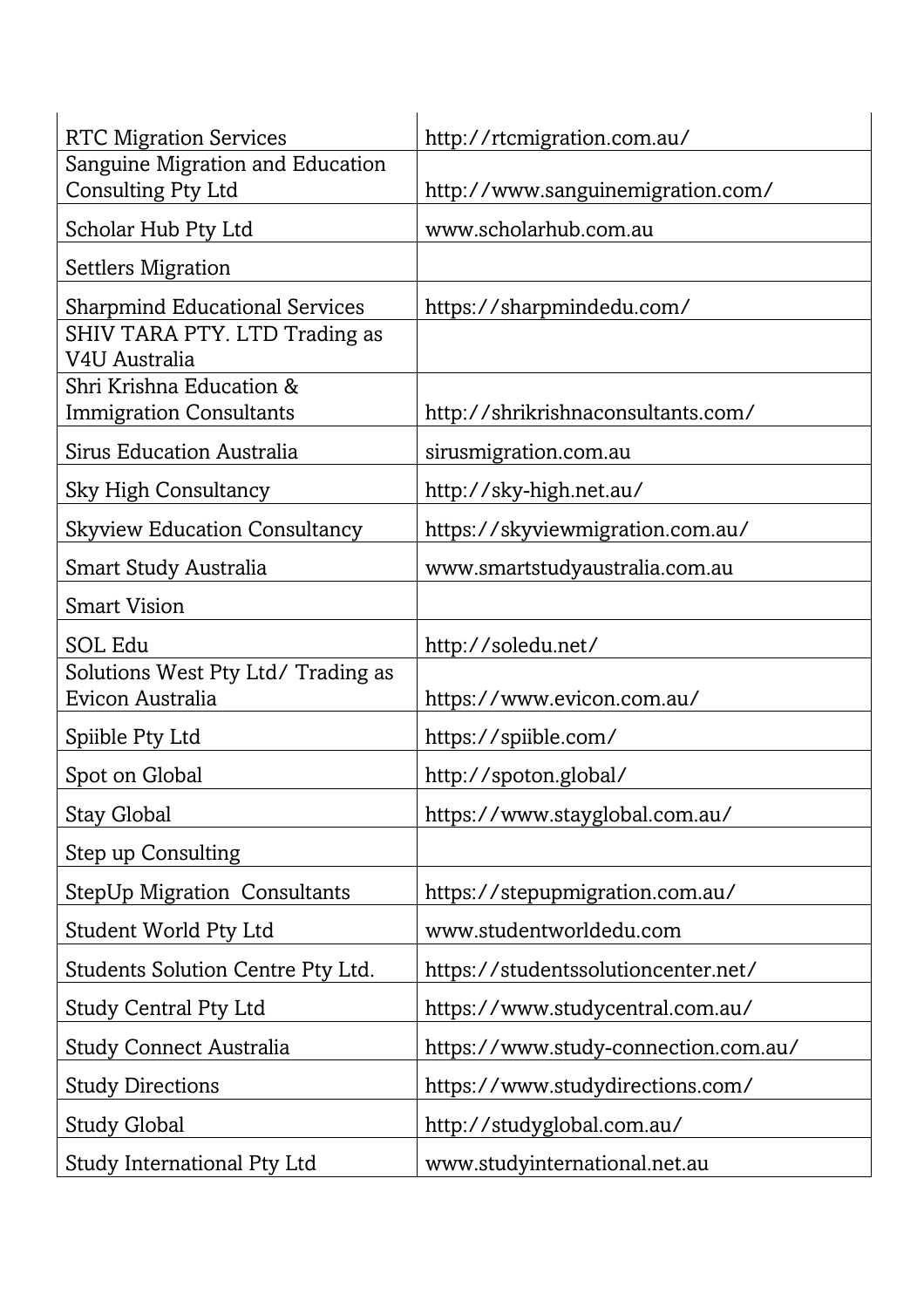| Studybird                                                                                        | http://www.studybird.com.au/        |
|--------------------------------------------------------------------------------------------------|-------------------------------------|
| Studygate Australia Pty. Ltd.                                                                    | https://www.studygate.com.au/       |
| studyscapes-the education experts                                                                |                                     |
| <b>Sub Continent Education Consultant</b>                                                        |                                     |
| <b>Synchrothink Consultancy</b>                                                                  |                                     |
| <b>T&amp;N SYDNEY INTERNATIONAL</b><br>EDUCATION CONSULTANCY CO.<br><b>LTD</b>                   | http://tnss.vn/                     |
| Tagarela Intercambios (former name<br>Time2 Travel Agency) (Australia)<br>(Sydney) (Head Office) | http://tagarela.com.au/             |
| Team Chess Pty Ltd                                                                               |                                     |
| The Migration                                                                                    | https://themigration.com.au/        |
| The Skybird International                                                                        |                                     |
| The Trustee for Lyallpur Family<br>Trust                                                         | https://bajwaimmigration.com/       |
| Think Higher Pty Ltd                                                                             | https://thinkhigher.com.au/         |
| Tingo Education Australia Pty Ltd                                                                | https://tingoeducation.com.au/      |
| TN MIGRATION CONSULTANTS                                                                         | http://tnmigration.com.au/          |
| <b>Trans Globe</b>                                                                               | www.transglobeedu.com               |
| U & I Australia Pty Ltd                                                                          | http://www.uandiedu.com             |
| Unique Education & Migration<br>Services Pty Ltd                                                 | http://uniquemigration.com.au/      |
| <b>Upright Migration Consultants</b>                                                             | http://uprightmigration.com.au/     |
| V & L Associates (Maven Consulting<br>Group)                                                     |                                     |
| <b>VICPAK Consultancy Services</b>                                                               | http://www.vicpakconsultant.com/    |
| Victory International                                                                            | http://victoryinternational.com.au/ |
| Victory Inyternational Group Pty Ltd                                                             | http://connect2study.com.au/        |
| Visa Aid Immigration & Education<br>Services                                                     | http://www.visaaid.com.au/          |
| <b>Visa Dreams Migration Services</b>                                                            |                                     |